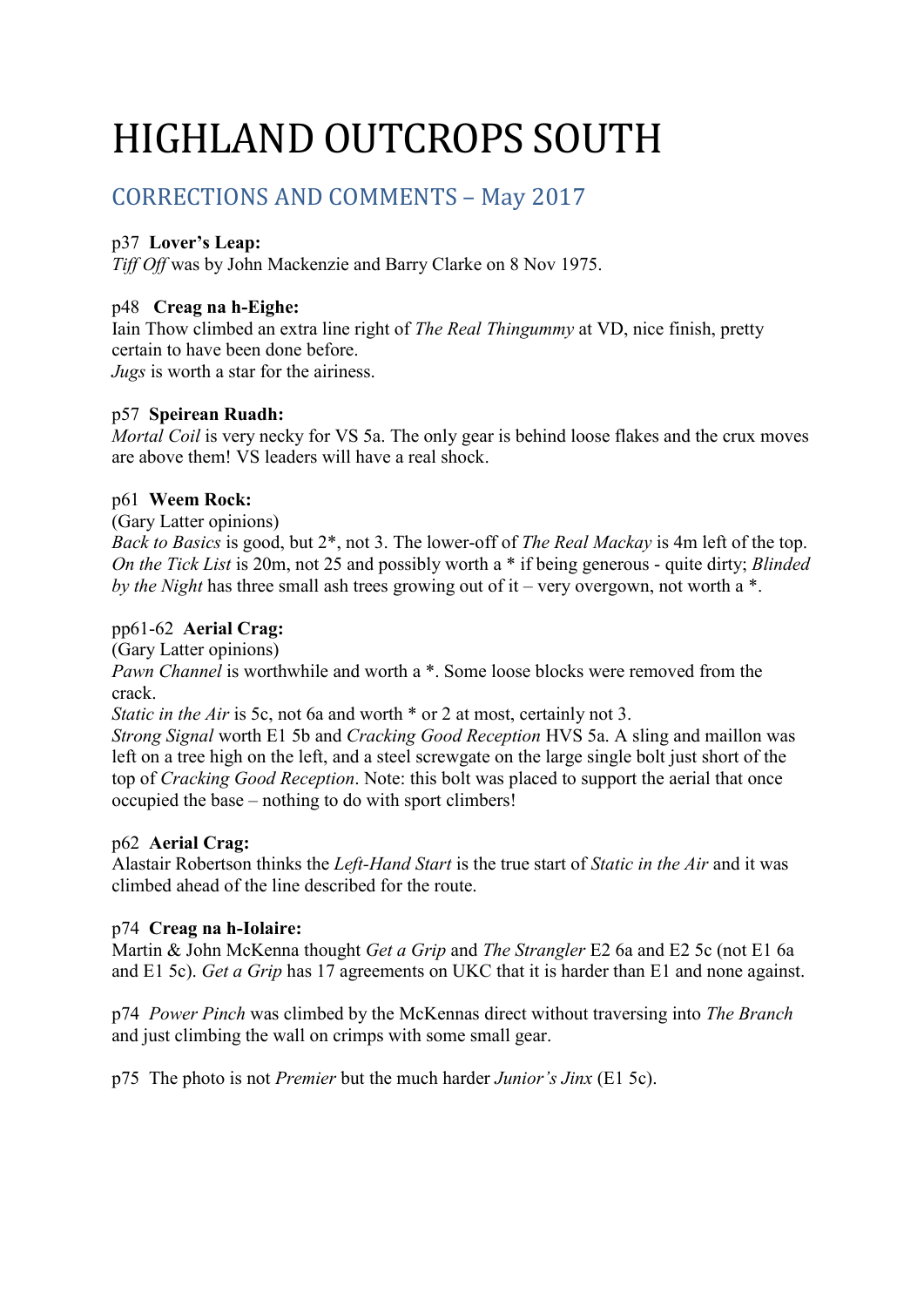# p84 **Glen Lednock, South Buttress:**

*Central Groove* E4 6a \*. The old pegs have been replaced fairly recently. An abseil sling and maillon round a large tree at the top, (also common to *Carcase Wall*). A peregrine nested here in 2015 and 2016.

# p88 **Creag Bhioran:**

Matt Thompson thought the approach should be 40mins and Gary Latter 45mins (not 30mins). Gary Latter says: The majority of the routes are 18m (not 25m), with the rightmost two routes 14m. The belay is 9m back (not 15m). All the routes were thought to be vastly over-rated; there are certainly no 3 star routes on the crag – perhaps 2 if being very generous. The crag does not retain the sun until late afternoon – loses the sun at 2pm in mid June.

# p113 **Dun Leacainn**

The local forest manager has included an approach path through the forestry replanted area. See map below. Parking should be at the Village Car Park adjacent to the Post Office / Shop, as the forest road access has to be kept clear for forest operations. A sign at the "Locked Gate" marks the start of the path to the crag. The path takes the same line to a short section of forest road, then goes in a more direct line to the crag. There are marker posts. Peregrines nest on the crag, so it is safer to visit after 30th June.

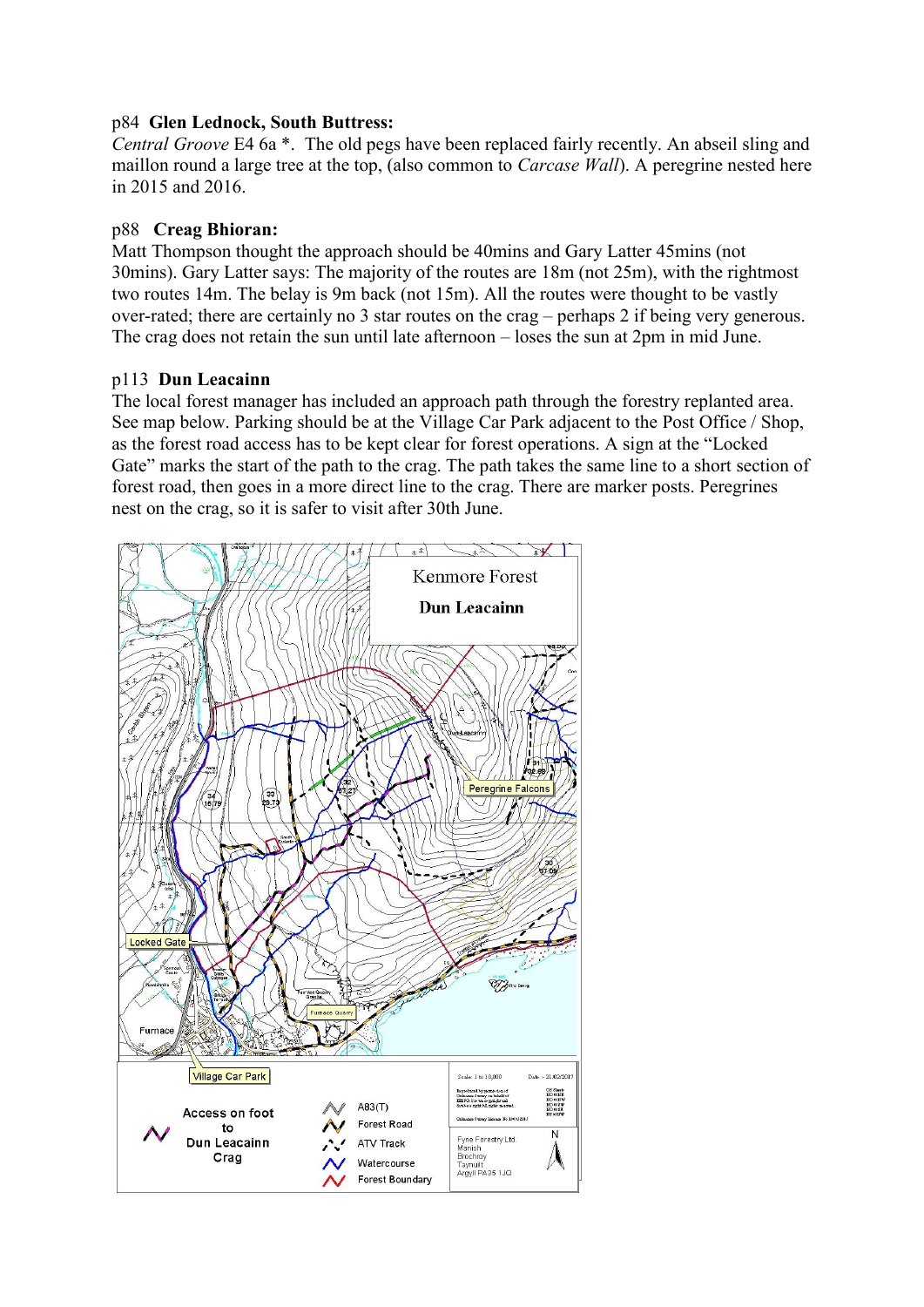# p119 **Creag nam Fitheach:**

(Alasdair Fulton) A little more warning of the amount of bushwhacking required to get to the routes wouldn't go amiss. Also, maybe worth mentioning a wire brush would be helpful. I know this is a standard for many climber's kit bag, but I was actually expecting this crag to be quite clean based on the UKC and guidebook description. Note: Andy Nisbet (not the author) did check some routes were clean but not the ones mentioned

p121 *America* cannot be \*\* in its current condition. The first third of the route is entirely made of moss and slime and it's only 6 or 7 m right of *Trundle Crack*, not 10m.

p121 *Crucifixion Crack* I think should be 6a, and \*\* but maybe \*\*\* if you're in a more adventurous spirit than we were?

p121 *Crystal Vision* is obscured by carapace of moss, at first I couldn't even envision how to get to the crack proper, then I brushed some of the quilt away and thought...hmmm, maybe next time after an abseil and 30mins brushing!

# p152 **Creach Bheinn:**

The year of the FA of *Cruiser* should be 2014.

# **GLEN NEVIS**

#### p200 **Sheep Fank Wall:**

(Gary Latter) Many of the routes are very dirty here. *The Fuzz*, VS 4c – filthy, not worth a star. *Gambit*, S – cleaned, though felt nearer to VD  $\&$  1  $*$  only. *Enter and Remember*, E2 5b – unclimbable at present, definitely not worth 2 \*.

#### p200/201

The line of Mint Sauce on the topo is incorrect. Attached topo with the correct line for Mint Sauce shown in black.



# p202 **Double Buttress:**

*Wall Games* should be marked further left on the topo.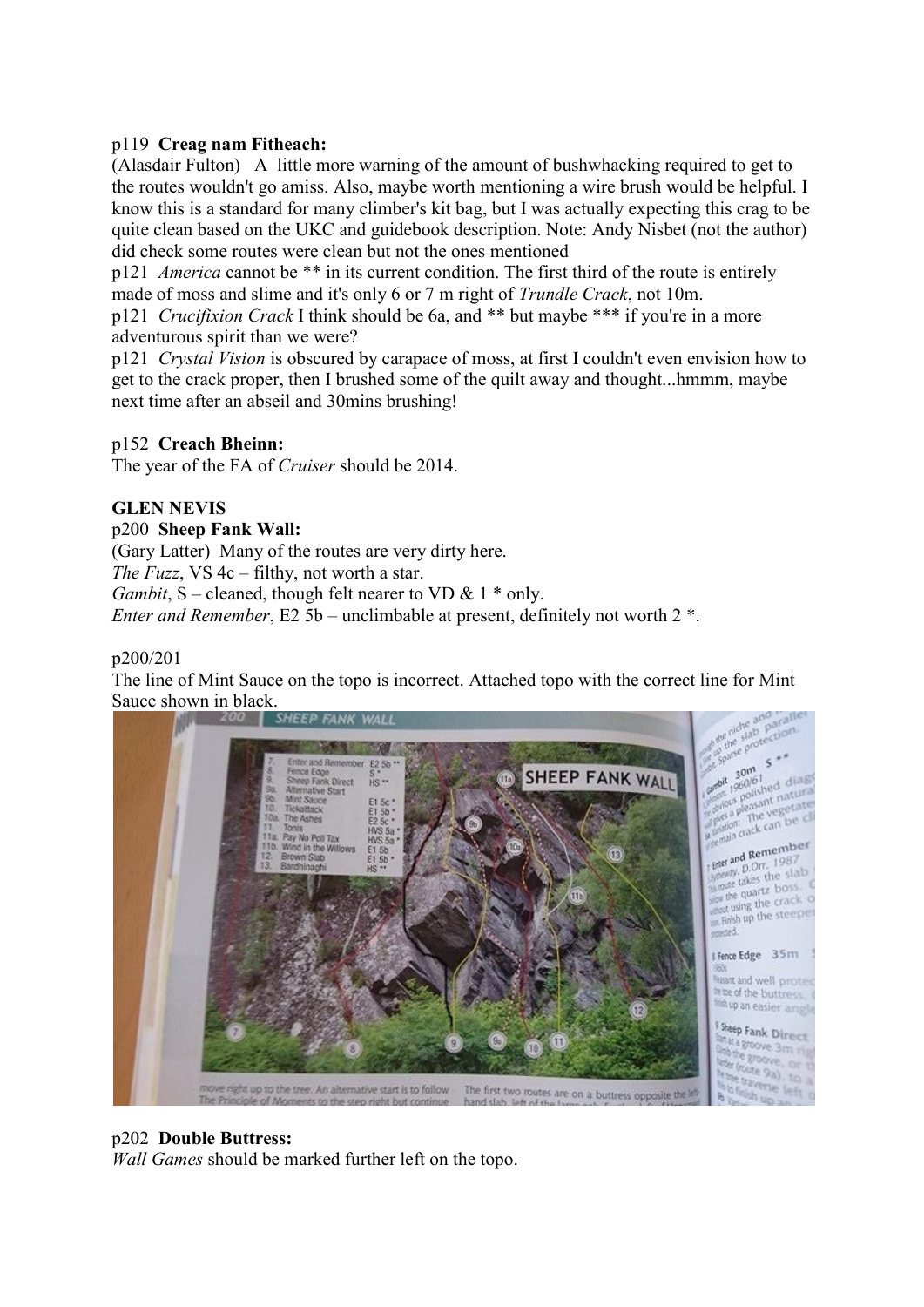#### p204 **Hangover Buttress:**

(Gary Latter) *As Time Goes By* was thought E4 6a \* and well protected.

#### p209 **Cavalry Crack Buttress:**

*Vampire Alternative Finish* starts right of the oak belay, down and left of the leftmost pine.

#### p221 **Road Buttress:**

(Gary Latter) *Sidewalk* is naturally clean line, worth a \*.

#### p226 **Styx Buttress:**

(Gary Latter) *Tobe Hooper* thought more like \* (not 3\*). *Breakheart Pass* felt more like E2 5c \* (not E1 5b \*\*). *Curse* was worth a \*. *Fidelity* was worth 2\*. Starting further left directly beneath the holly reduces the grade to VS  $4c$ *That Hollow Feeling* was thought 10m \*.

#### p234 **Secretaries' Buttress:**

(Gary Latter) *Last Word* was thought E1 5a \* (not HVS 4c). *Just Passing* felt more like E1 5b \* (not 5a). *Vincent* is superb, surely worthy  $4^*$  - best E3 in Glen Nevis?

#### p237 **Nameless Crag:**

*Diode* has had lots of traffic recently, many thinking 3\*.

#### p245 **Black's Buttress:**

(Gary Latter) *Centrepiece* – replaced missing peg with 2 pegs in same thin horizontal break. *Desmo* felt like E2 5b \*.

#### p270 **What Wee Wall:**

(Gary Latter) *What Wee Ramp* thought worth a \*, lovely rock, and even some protection.

#### p 204 **Hangover Buttress:**

Gary Latter thought *As Time Goes By* to be E4 6a \*\*.

p233 The nameless climber on *Vincent* is actually Alastair Robertson.

# p242 **High Crag, Upper Tier:**

*Slatehead Slab* – FA by Dave Cuthbertson, Gary Latter, 27 Oct 1985 *Direkt und Links* and *Undergrabbens* – FA of both by Dave Cuthbertson

#### p248 **Scimitar Buttress:**

*The Great Beast* and *The Young Pretender* are the same route. The latter was climbed 4 days earlier and its grade of E2 5b seems correct. The grade can be reduced to E1 5a by traversing in under the bulge from the left.

p249 The line on the topo for *Wanderlust* is not correct. After the bend, the line is lower "traverses left". It crosses *Diagonal*, then goes up (or easier, can join *Diagonal*). On the same topo, the route *Rip* is slightly further left and the route is at least E1 5b (not much protection).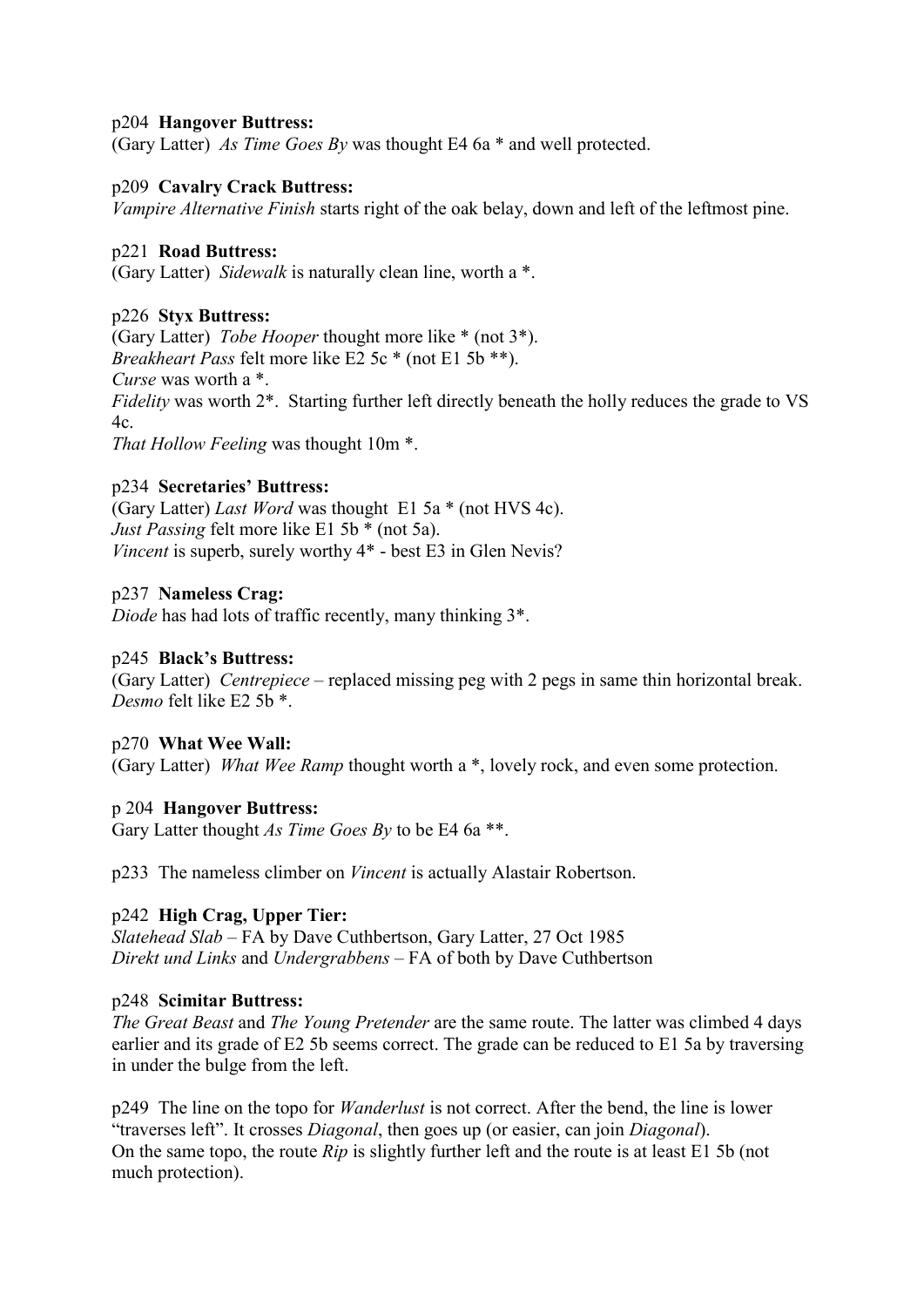# p266-268 **Gorge Crag:**

*In the Groove* - ascent of first pitch was 1983, not 1984.

*All Our Yesterdays* – the first ascent of this was led by Gary Latter, not Dave Cuthbertson as stated.

*Mini Cooper* (Gary Latter) - both pitches are very overgrown; pitch 2 felt more like E1 5b in its current state, rather than HVS 5a.

# p270 **What Wee Wall:**

(Gary Latter) All the routes here are clean, with the extremes on immaculate rock, certainly worth seeking out. The two original pegs that protected the upper section of *Carpe Diem* were removed by another party and the route has not been led since their removal. The only other protection available is at less than half-height.

p271 The climber's name on the photo should be spelt as Callum Johnson.

#### p280 **Spreadeagle Buttress:**

(Gary Latter) *Fool's Gold* is dirty, not worth a \* in its current state. *Chairoscuro* – cleaned recently, had further ascent in 2016.

#### p280 **Spreadeagle Buttress:**

– Kevin Howett thinks there is a route missing that he did with Andy Nelson direct through *Veinity Fair* (but no record that I've seen, AN)

#### p282 **Blade Buttress:**

Abseil sling & maillon on a flake at the top left of the crag (30m abseil). *Cruisability* was cleaned in 2013, climbed in 2016 and still clean. Worth 4\* perhaps?

#### p287 **Steall Hut Crag:**

*Lame Beaver* has recently been cleaned and climbed at least twice. Kevin Howett thinks the dismissal of the trad routes on Steall hut in this way is quite disrespectful. The text says "it seems unlikely nowadays that this will return to being a trad venue" – it is a mixed trad and sport venue like Upper Cave and Brin Rocks. The way this is couched in the guide kinda gives the impression that it would be OK to retro-bolt the trad routes there. I can't speak for Gary Latter or Mark McGowan who did the E6 and E7 there, but if anyone bolts my route *Lame Beaver* I'll de-bolt it and cut their fingers off! This crag should have been included in the outcrops guide as other similar crags were. It's too late now, but I hope that on the SMC website there is a good crag topo and full route descriptions of the trad routes and a clear note that they must remain trad and not be retro-bolted.

#### p288 **Kentallen Crag:**

FAs of *Creel*, *Open Corner*, *Cocktail, Prawn*, *Fall Out*, *Cop Out* were led by Davy Gunn and seconded by Bob Hamilton, except for *Barnacle* which was led by Bob.

#### p289 **Stac an Eich:**

FA of *Autan* was Davy & Fiona Gunn. *The Covenant* and *Appin Groove* were soloed by Davy Gunn.

p301 Matthew Thompson doesn't agree with some of the grades at the **Beinn Bheag Slab**. His opinions are on<http://www.ukclimbing.com/logbook/crag.php?id=21076>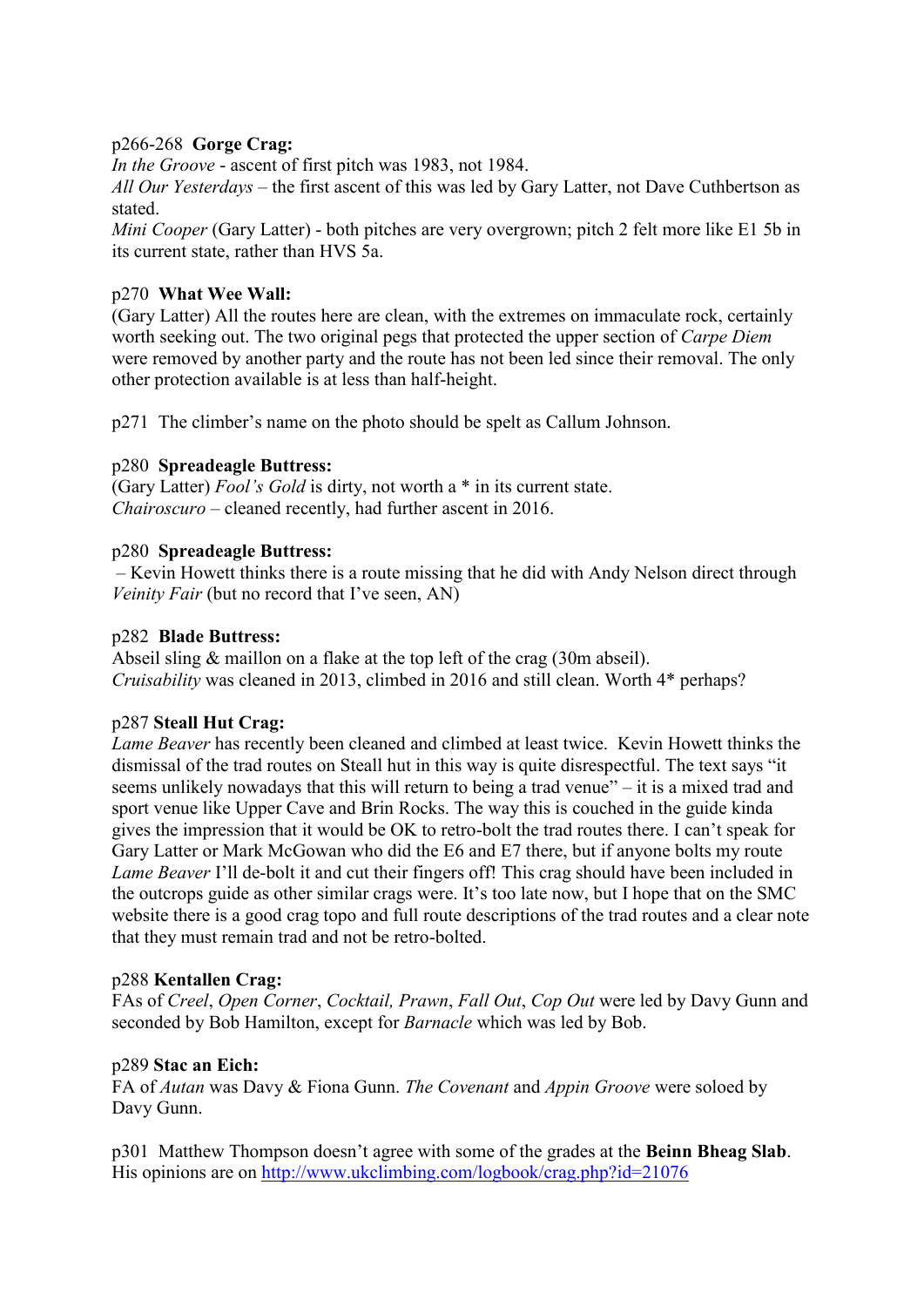#### p309 **Druim Fiaclach:**

Noel Williams found an easy and very direct way up to the crag with *Arisaig Arete* which used a small tunnel under the railway (unmarked on OS maps). The crag is at NM 7301 8480.

*Clean Sweep* 55m VS. Willie Anderson, Jim Paterson 1984 (corner only); Noel Williams & AN Other, 1984 (first complete ascent).

The slabby corner immediately left of *Arisaig Arete* is now rather vegetated again and would need re-cleaning.

1. 35m 4c Climb the obvious left-facing slabby corner to a small tree.

2. 20m 4b Traverse left until it is possible to break through the steep rocks above.

Noel Williams found this book, The Guide to Arisaig and the Road to the Isles by Joan M. Scudds ,1977. And an extract from p14, by Norman Tennant. The routes have yet to be identified.

**DRUIM FIACLACH**, NM 735 850, is an attractive looking little peak seen from the road alongside Loch-nan-Uamh. It is a fine viewpoint for the Rois Bheinn group south, Ben Nevis east, and the small Isles to the west. Eilean an Each, the islet north of Muck shows up particularly well. It may be approached either from the corner 800 yards east of the Prince's Cairn (Cuildarroch) NM 726 843, where a track leads under the railway to the bealach (north of Glac Ruadh; or directly north from Glen Mama farm.

The rock is very sound on the open slabs and faces— on a dry, sunny day reminiscent of gabbro at its best. It is probably a basic rock that has been through several igneous stages, much folded with many quartz dykes.

The face is in three tiers. The lowest provides:

*Coxcomb* 60' VD. The first ten feet seem inordinately steep, but don't be lured to the right. Above, the overhanging steps are good incut holds, and on the final crest one may emulate Blondin! Seen from Glac Ruadh this ridge presents a cox-comb like form.

The middle tier is divided by a diagonal heather ledge, running from bottom left to top right. To the right hand edge is *Raven's Slab*, 150' S. The first pitch is a slab leading to the right hand edge with adequate (just) incut holds. Then follows a steep section up small quartzite knobs and side pressure holds to a 10' heather traverse right, to a cave. Exit left up a steep short chimney with heather cornice.

# *Contorta* 200' HS

On the uppermost tier is the steep topmost slab seen so well from the road by the Prince's Cairn. It has a pronounced pinkish blush discernible from a distance. Close to, the strata are seen to twist like the grain in Birdseye Maple.

On the slab the holds are fine, and they become finer and finer, till one is finally greeted at the top by hawthorn and briar roses. A steep chimney leads to within 50' of the highest point. One should not be lured into the depths of the chimney where more savage thorns lie in wait for the timerous!

#### p324 **Binnein Shuas:**

Pitch 1 of *The Fortress* is 50m. The initial corner is harder climbed direct so the description is misleading.